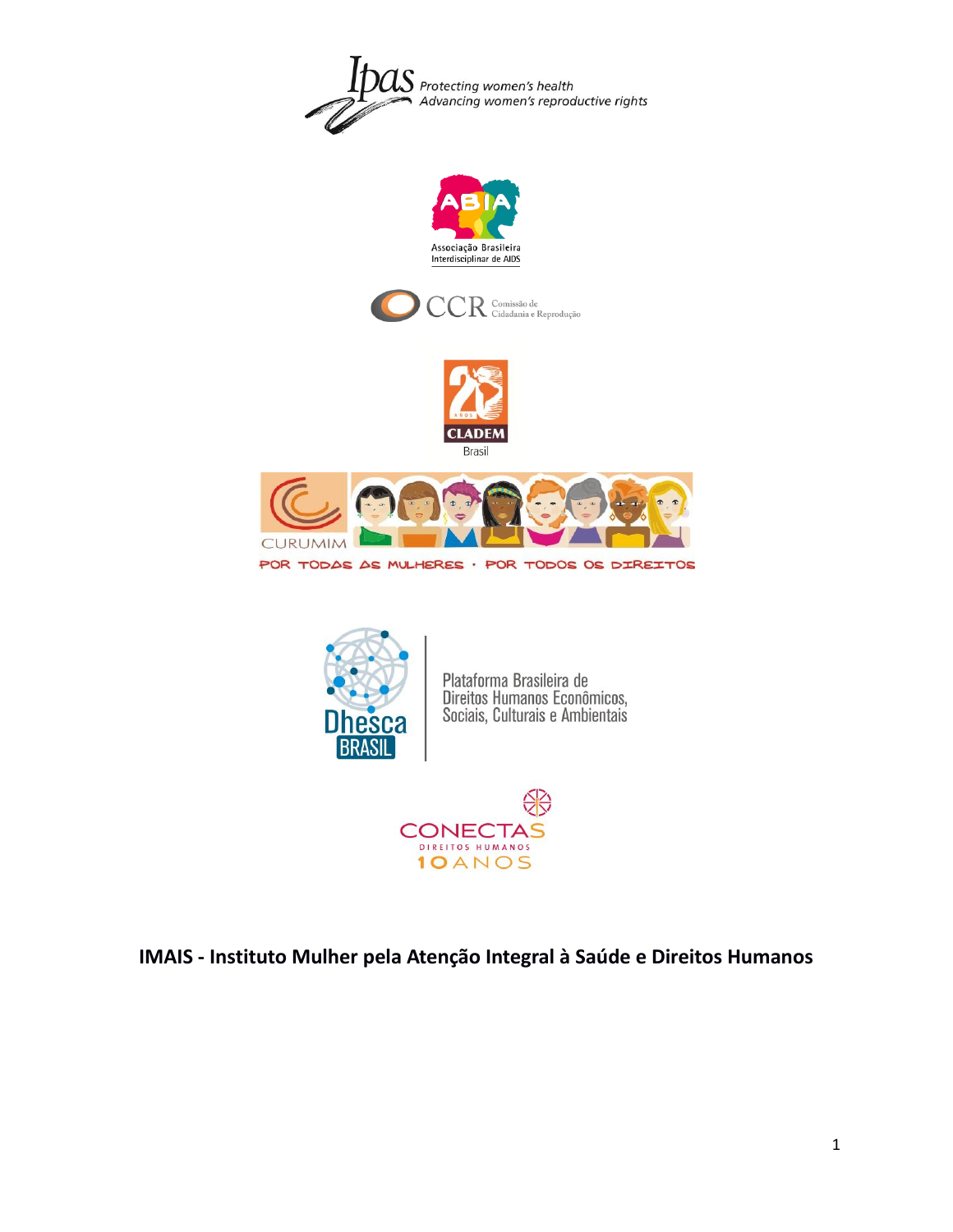# **Universal Periodic Review**

### **Human Rights Council**

Submission on Human Rights related to Reproductive Health Determination in Brazil by the Ipas<sup>1</sup> and ABIA/SPW<sup>2</sup>, Rede Feminista de Saude Direitos Sexuais Direitos Reprodutivos<sup>3</sup>, CLADEM<sup>4</sup>, Grupo Curumim<sup>5</sup>, Conectas Direitos Humanos<sup>6</sup>, Comissão de Cidadania e

2 **Sexuality Policy Watch** - SPW is a global forum of researchers and activists devoted to research, analysis and support to advocacy work in the interlinked domains of sexuality and sexual rights broadly speaking. SPW Secretariat is base at ABIA, in Brazil.

3 **The Brazilian Feminist Health Network on Sexual and Reproductive Rights** (Rede Feminista de Saude Direitos Sexuais Direitos Reprodutivos) is a political articulation of the national women's movement, feminist and antiracism, founded in 1991. It has national coverage and is composed of 12 regional organized in Pará Paraíba, Paraná, Pernambuco, Goias, Bahia, Minas Gerais, Rio de Janeiro, Rio Grande do Sul, Sao Paulo, Santa Catarina and the Federal District. It is composed of non-governmental organizations, women's groups, researchers and academic research groups, advice and forums for women's rights, and women's movement activists and feminists, and other health professionals working in the field of women's health, sexual and reproductive rights. It is present in about 30 national bodies, governmental and non-governmental organizations that focus on public health policies.

4 **Latin American and Caribbean Committee for the Defense of Women's Rights (Comitê Latino-Americano e do Caribe para a Defesa dos Direitos da Mulher)** advocates the defense and promotes the enforceability of women's human rights throughout the region, with a feminist and critical vision of the law, by means of the international litigation, the monitoring of the States and the strengthening of its members' capabilities for the analysis and juridical/political argumentation, the harmonization of agendas and the design of strategies and courses of action for the local and regional political actions.

[www.cladem.org](http://www.cladem.org/)

l

5 **The Group Curumim** (Grupo Curumim) works since 1989 to strengthen the citizenship of women in all stages of your life through the promotion of Human Rights, full health, sexual rights and reproductive rights, from the perspective of ethnic equality race and gender, social justice and democracy.works with informal community birth attendants and train them to inform women about local public health services, thus facilitating women's access to skilled health workers and enabling women to choose the type of health assistance they wanted.

6 **Conectas Direitos Humanos** is an international non-governamental, not-for-profit organization, founded in Sao Paulo/Brazil in October 2001. Its mission is to promote the realization of human rights and consolidation of the Rule of Law, especially in the Global South (Africa, Asia and Latin America). Conectas was accorded consultative status with the ECOSOC-UN in 2006, and observer status with the African Commission on Human and Peoples' Rights in 2009.

<sup>1</sup> **Ipas** was founded in 1973 and is a global nongovernmental organization dedicated to ending preventable deaths and disabilities from unsafe abortion. Through local, national and global partnerships, Ipas works to ensure that women can obtain safe, respectful and comprehensive abortion care, including counseling and contraception to prevent future unintended pregnancies. [\(www.ipas.org\)](http://www.ipas.org/)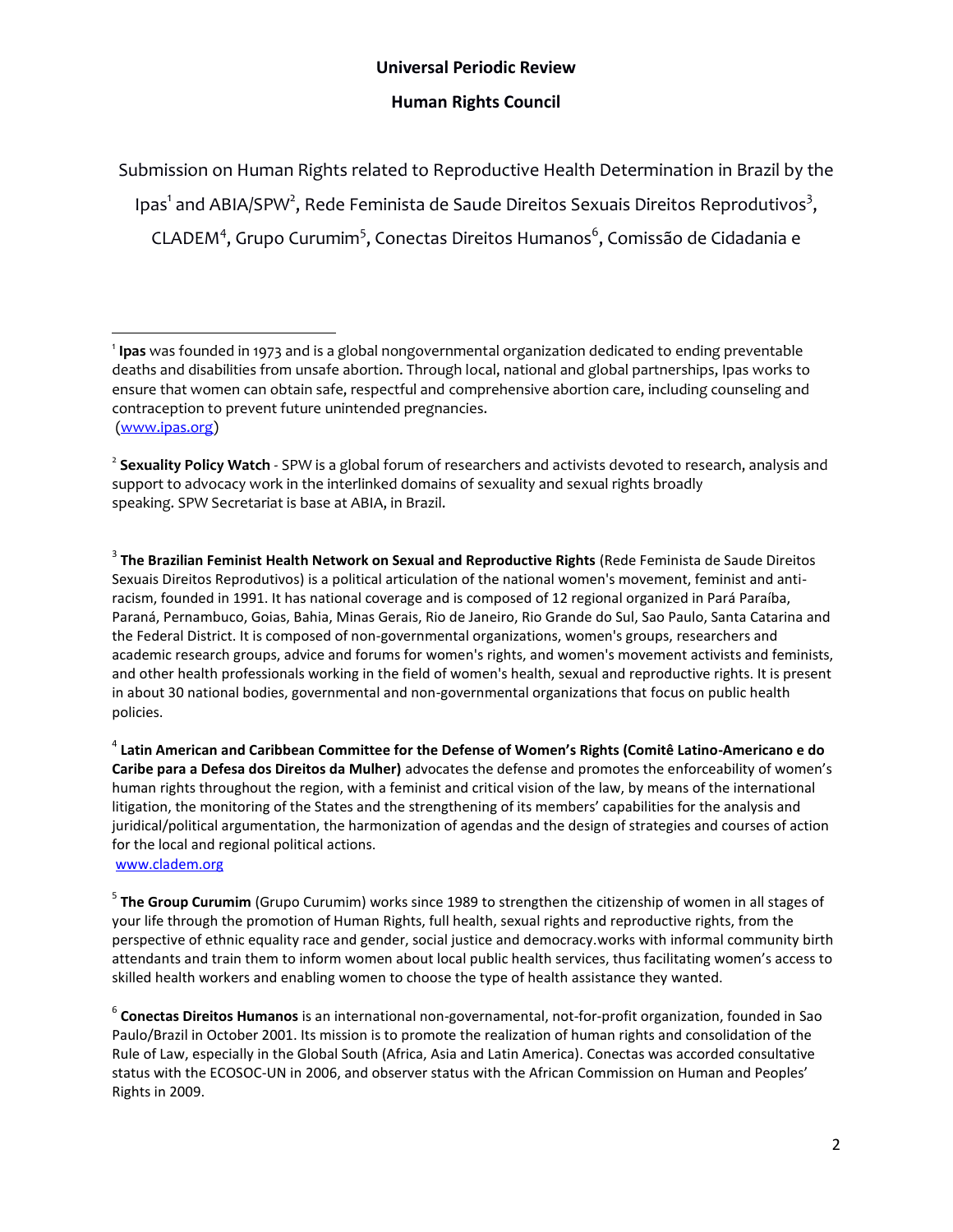Reprodução – CCR<sup>7</sup>, Plataforma Brasileira de Direitos Economicos Sociais e Culturais e Ambientais/IMAIS- IMAIS - Instituto Mulher e Atenção Integral a Saúde

28 November 2011

Contacts:

Beatriz Galli

### [gallib@ipas.org](mailto:gallib@ipas.org)

Ipas

Rua Maestro Francisco Braga 516/202 CEP22041-070 Copacabana, Rio de Janeiro, RJ, Brasil Tel: (55 21) 2256-6348 [www.ipas.org](http://www.ipas.org/)

Sonia Correa

[scorrea@abiaids.org.br](mailto:scorrea@abiaids.org.br)

Jandira Queiroz

[jandira@abiaids.org.br](mailto:jandira@abiaids.org.br)

ABIA/Sexuality Policy Watch

Av. Presidente Vargas, 446 - 13º andar

CEP 20071-907 Centro, Rio de Janeiro, RJ, Brasil

Tel.: (55 21)2223-1040 Fax: (55 21)2253-8495

[www.spolitics.org](http://www.spolitics.org/)

Telia Negrão

e-mail: [teliabr@gmail.com](mailto:teliabr@gmail.com)

 $\overline{a}$ 

<sup>7</sup> **The Commission for Citizenship and Reproduction (CCR)** is a nationwide civil entity, nonprofit organization that aims to promote and defend reproductive rights according to the principles of the UN declarations, especially those of the Convention on the Elimination of All Forms of Discrimination Against Women. Its main goal is the defense of freedom and respect for the dignity of the population in the area of sexuality and reproduction.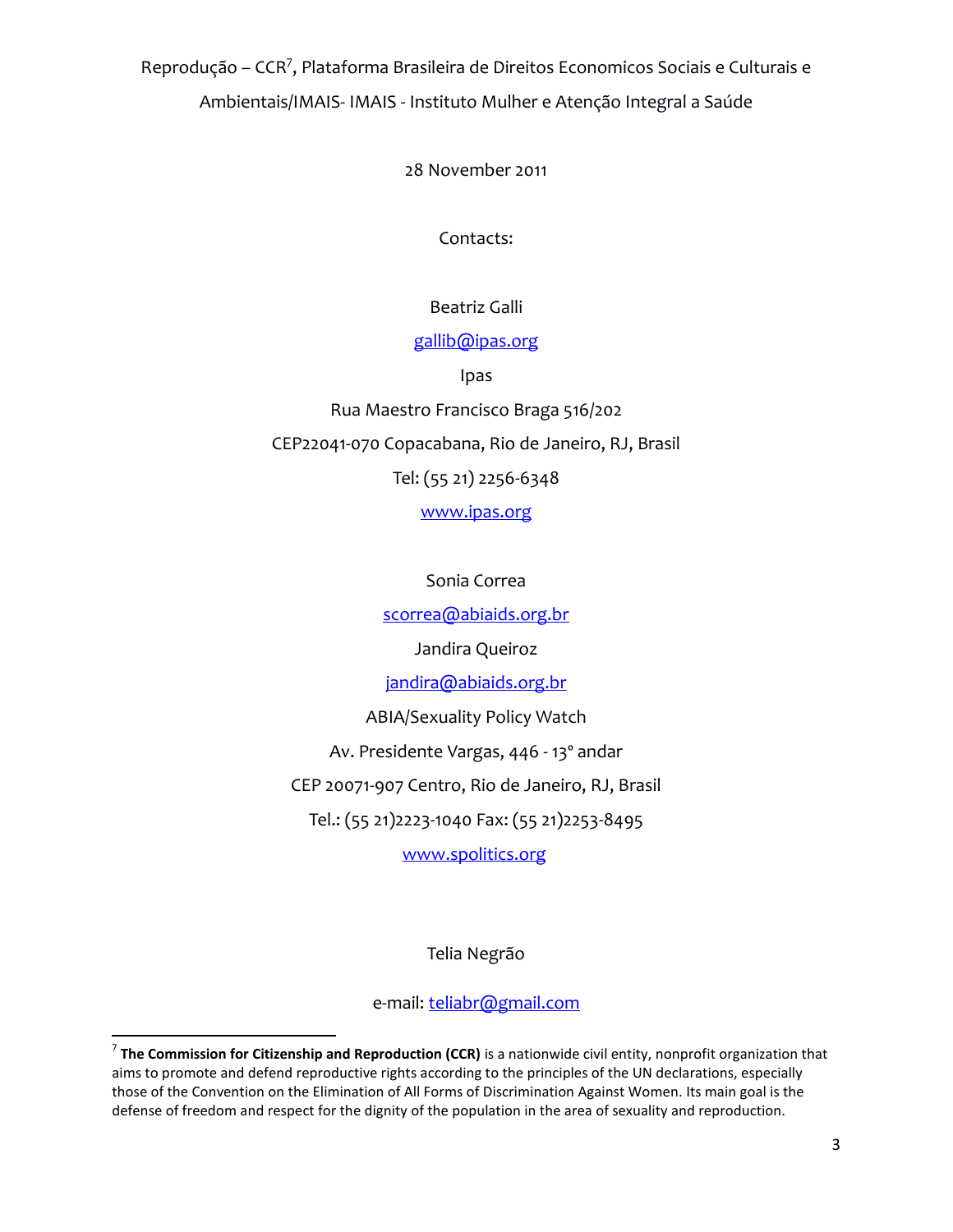# Tel: (55 51) 3266-7794

Rede Feminista de Saúde Direitos Sexuais e Reprodutivos

[www.redesaude.org.br](http://www.redesaude.org.br/) – [redefeminista@redesaude.org.br](mailto:redefeminista@redesaude.org.br)

Carmen Hein de Campos

E-mail: [charmcampos@yahoo.com.br](mailto:charmcampos@yahoo.com.br)

National Coordinator Cladem/Brasil -

Fones: (55 51)3273-5524/51-9664-5524

Ana Paula de Andrade Lima Viana

Grupo Curumim – Gestação e Parto

E-mail: [paulaviana@grupocurumim.org.br](mailto:paulaviana@grupocurumim.org.br)

Tel: 55 81 34272023 / 55 81 3427 9100

CEP 52 031 100 - R. Pe. Capistrano, 119 – B.Campo Grande – Recife – Pernambuco – Brasil

[www.grupocurumim.org.br](http://www.grupocurumim.org.br/)

Lucia Nader

E-mail: [lucia.nader@conectas.org](mailto:lucia.nader@conectas.org)

Conectas Direitos Humanos

Tel. 55 11 38847440

CEP- 01042-908 Rua Barão de Itapetininga, 93. 5th floor, São Paulo, SP, Brasil

[www.conectas.org](http://www.conectas.org/)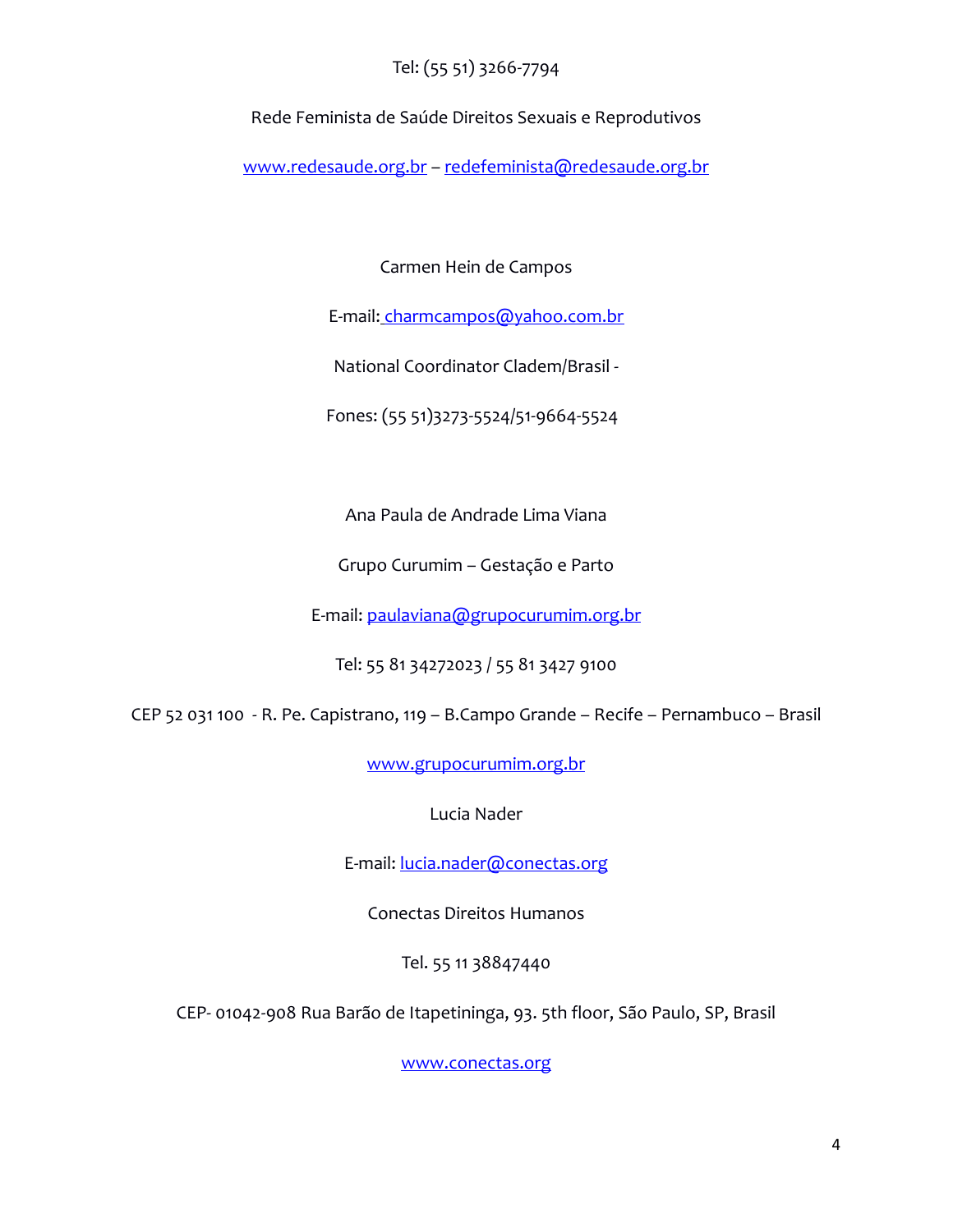# Maria Jose Araújo

E-mail: [mazesalvador@gmail.com](mailto:mazesalvador@gmail.com)

Rapporteur on the Right to Reproductive Health from Plataforma Brasileira de Direitos Economicos Sociais Culturais e Ambientais/IMAIS - Instituto Mulher e Atenção Integral a

Saúde

Margareth Arilha

Comissão de Cidadania e Reprodução – CCR

E-mail: [arilha@hotmail.com](mailto:arilha@hotmail.com)

[www.ccr.org.br](http://www.ccr.org.br/)

# **SUBMISSION TO THE UNIVERSAL PERIODIC REVIEW OF BRAZIL 28 November 2011**

UN Human Rights Council Geneva Switzerland

**[uprsubmissions@ohchr.org](mailto:uprsubmissions@ohchr.org)**

Re: Brazil - 13th Universal Periodic Review session

#### **Executive Summary**

This submission has been prepared by civil society stakeholders Ipas and ABIA/Sexuality Policy Watch, in consultation with CLADEM Brasil, Rede Feminista de Saúde Direitos Sexuais e Reprodutivos, Comissão de Cidadania e Reprodução, Grupo Curumim, Plataforma DHESCA and CONECTAS Direitos Humanos are submitting the information below for the Universal Periodic Review (UPR) of Brazil during the second cycle of the Human Rights Council UPRs.

We first address the international conventions and human rights related to reproductive selfdetermination that the State of Brazil has ratified and then make note of Treaty Monitoring Body and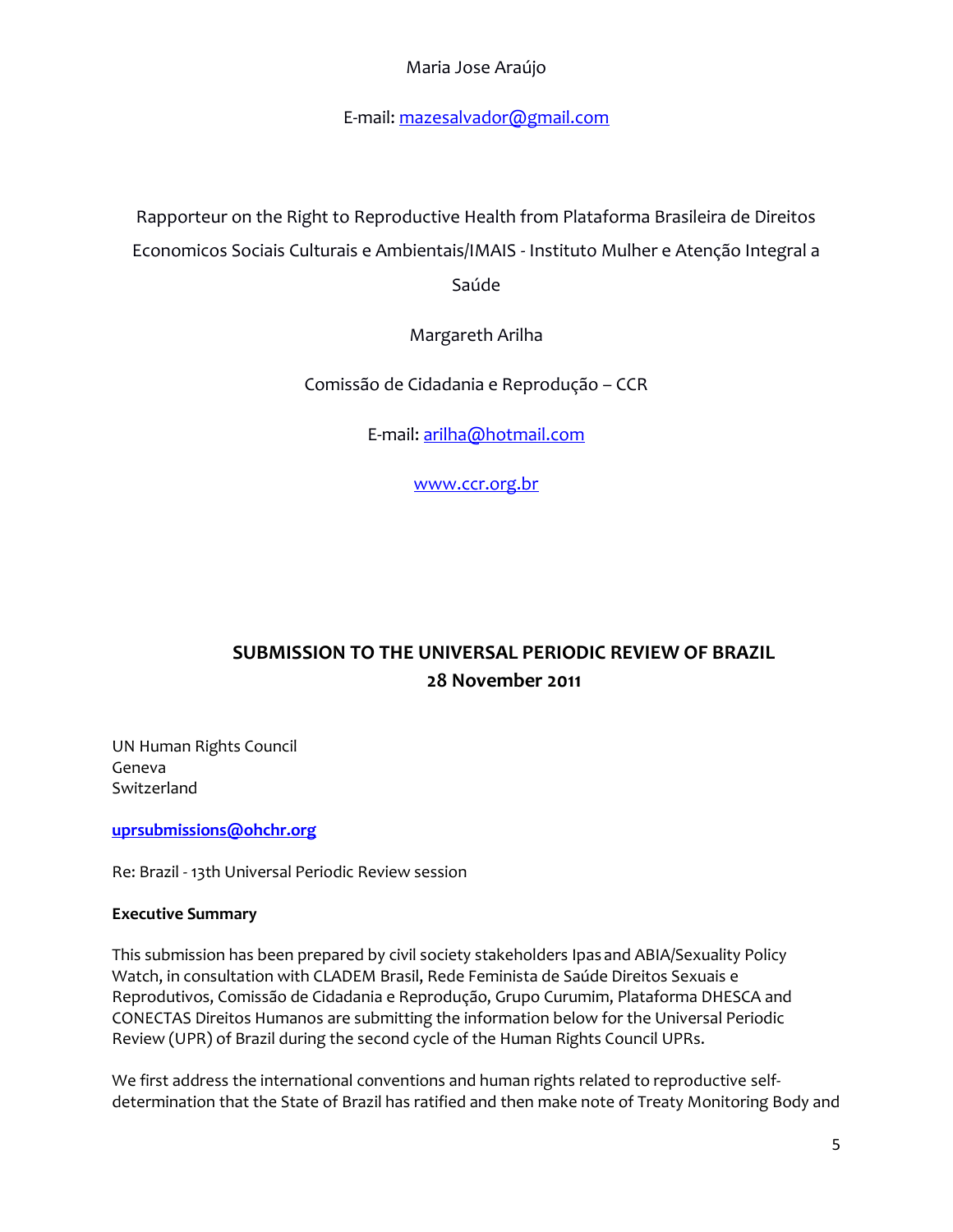Special Rapporteur recommendations related to criminalization of abortion, the subject of our submission. We provide data on unsafe abortion in Brazil, the lack of access to safe abortion care and the discriminatory enforcement of the abortion law in Brazil showing the failure of the State to address this adequately and in terms of its commitments as a result of the first UPR. Then we make our recommendations for follow-up and implementation.

## **1. Human rights ratified by the State of Brazil in the context of sexual and reproductive rights**

1.As a signatory to the following international conventions, the State of Brazil has assumed obligations to respect, promote and fulfill the human rights to health, the benefits of scientific progress, self-determination and autonomy, privacy and confidentiality, to decide whether and when to have children, and to freedom from discrimination and from cruel, inhuman and degrading treatment:

- Convention on the Elimination of All Forms of Discrimination Against Women (CEDAW)
- International Covenant on Economic, Social and Cultural Rights (CESCR)
- International Covenant on Civil and Political Rights (CCPR)
- Convention on the Rights of the Child (CRC)
- Convention against Torture and Other Cruel, Inhuman or Degrading Treatment or Punishment (CAT).

2.We would in particular like to highlight how the criminalization in Brazil of a medical procedure that only women need – abortion – contravenes the commitments on human rights that the State has assumed. Furthermore, the State has direct responsibility for discriminatory law enforcement and legal institutions that are investigating and prosecuting women and health-care providers in relation to abortion care, thereby neglecting its international obligations to fulfill women's health-related human rights and all recommendations made in this regard by Treaty Monitoring Bodies.

## **2. Treaty Monitoring Body and Special Rapporteur recommendations related to reproductive selfdetermination**

3.The criminalization of abortion often drives women to seek unsafe clandestine procedures to terminate their unwanted pregnancies, resulting in risks to their health and violating their right to life in cases of severe complications of unsafe abortions. **Studies have long demonstrated the correlation between a country's restrictive abortion law and high rates of maternal mortality and morbidity. <sup>8</sup>**

4.The Human Rights Committee has concluded that the CCPR Articles related to equality between men and women require equal treatment in the area of health and the elimination of discrimination in the provision of goods and services; this implies a need to review abortion laws to prevent rights violations (see CCPR/C/21/Rev.1/Add.10, paragraphs 20, 28 and 31).In General Comment 28, the Human Rights Committee notes that, to ensure women's right to life, States have a duty to take measures to keep women from having to resort to clandestine unsafe abortions which put their health and lives at risk.

5.Article 12(2) of CEDAW establishes the State's responsibility to "take all necessary measures in order to eliminate discrimination against women in the field of health so as to warrant their access to health care services based on equality between women and men." The CEDAW Committee has noted that "other barriers to women's access to adequate health care service include the laws which

l <sup>8</sup> Jewkes, Rachel, Heather Brown, Kim Dickson-Tetteh, Jonathan Levin and Helen Rees. 2002. Prevalence of morbidity associated with abortion before and after legalization in South Africa. *British Medical Journal,* 234(1252).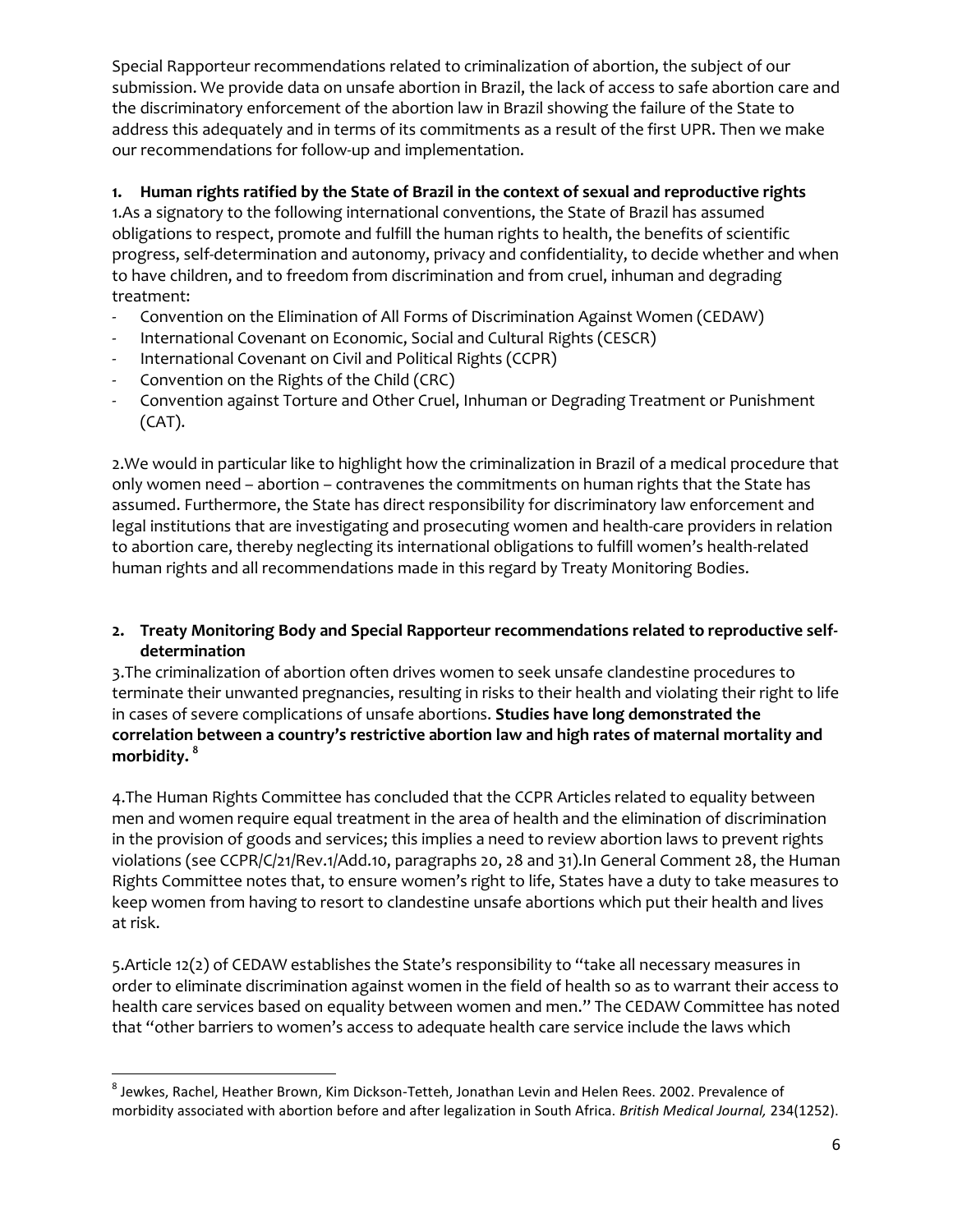criminalize procedures only women need and which punish the women who seek such services."<sup>9</sup> The Committee has strongly disapproved of restrictive abortion laws, especially those that prohibit and criminalize abortion in all circumstances; <sup>10</sup> the Committee has framed such laws as violating the rights to life, health and information.

6.The Committee on the Rights of the Child is also concerned about the impact of highly restrictive abortion laws on the right to health of adolescent girls,<sup>11</sup> while the Committee against Torture has stated that punitive abortion laws should be reassessed so that they conform to the requirements of the Convention.<sup>12</sup>

7.In 2009, the CESCR Committee expressed its concerns to the State of Brazil regarding maternal health, saying that "*maternal mortality rates remain extremely high and that the risk of maternal death disproportionately affects marginalized communities [sic], particularly Afro-Brazilians, indigenous women and women from rural areas*." The Committee further noted *"with concern that clandestine abortions remain a major cause of death among women." The Committee reiterated a recommendation made in its Concluding Observations on the State Party's initial report, "namely that the Committee requests the State party to undertake legislative and other measures, including a review of its present legislation, to protect women from the effects of clandestine and unsafe abortion and to ensure that women do not resort to such harmful procedures.*" 13

8**. In Brazil, abortion is only permitted in cases of rape or to save the life of a pregnant woman. In all other circumstances, Brazil's Penal Code penalizes women who undergo self-induced abortions with 1-3 years of imprisonment. In many states of Brazil, women still do not have access to safe, legal abortion care. The State's failure to provide access to safe abortion in cases permitted by law directly contradicts the CEDAW and CESCR Committees recommendations. In this context, it is clear that the State of Brazil is not taking the necessary measures to protect women's human rights.** 

9.**The impact of police raids and investigations of abortion clinics and providers in different states has actually contributed to increased criminalization of women and providers for abortion, rather than ensuring that women are provided with the care required to meet their reproductive health needs.** These investigations and prosecutions of women and health-care providers constitute clear examples of the type of barriers to the fulfillment of women's health highlighted by the UN Special Rapporteur on the Right to Health in his report of 3 August 2011, which states that:<sup>14</sup>

"Criminal laws penalizing and restricting induced abortion are the paradigmatic examples of impermissible barriers to the realization of women's right to health and must be eliminated. These laws infringe women's dignity and autonomy by severely restricting decision-making by women in respect of their sexual and reproductive health. Moreover, such laws consistently generate poor physical health outcomes resulting in deaths that could have been prevented, morbidity and ill-health, as well as negative mental health outcomes, not least because affected

 9 CEDAW Committee, General Recommendation 24, paragraph 14.

<sup>10</sup> CEDAW Committee, CEDAW/C/CH/CO/4, paragraph 19.

<sup>&</sup>lt;sup>11</sup> CRC Committee, General Comment 4, paragraph 31.

<sup>&</sup>lt;sup>12</sup> CAT Committee. Concluding Observations to Ireland, 2011, paragraph 26.

<sup>&</sup>lt;sup>13</sup> CESCR Committee. 2009. Concluding Observations to Brazil. Paragraphs 28 and 29.

<sup>&</sup>lt;sup>14</sup> United Nations. August 2011. A/66/254, paragraph 21. The report focuses on the interaction between criminal laws and other legal restrictions relating to sexual and reproductive health and the right to health. The Special Rapporteur makes 14 recommendations for a right-to-health approach in the domain of reproductive health, including encouraging States to: decriminalize abortion; decriminalize the use and supply of all forms of contraception; remove barriers for spousal and/or parent consent; and ensure access to evidenced-based information and education on sexual and reproductive health.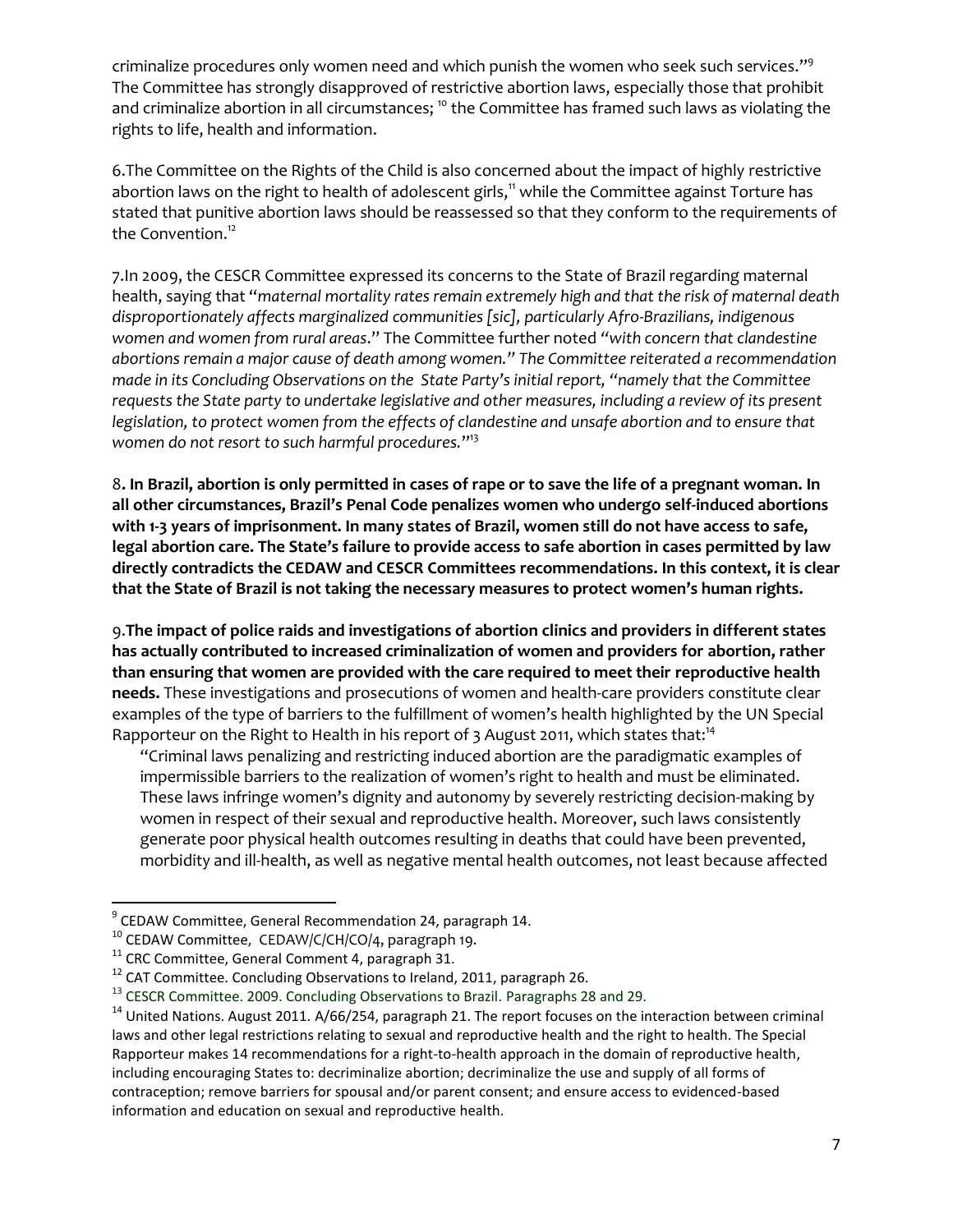women risk being thrust into the criminal justice system. Creation or maintenance of criminal laws with respect to abortion may amount to violations of the obligations of States to respect, protect and fulfill the right to health."

10.The Special Rapporteur further states that criminal prohibition of abortion is a clear expression of State interference with a woman's sexual and reproductive health, because it restricts a woman's control over her body, possibly subjecting her to unnecessary health risks.

### **3. The 2008 Brazil Universal Periodical Review**

11.In responding to its first UPR in 2008, the State of Brazil expressed its commitment to eliminating injustice and discrimination. The State also committed to accelerating reductions in gender inequality and improving the criminal justice system, through its acceptance of recommendations presented by other Member States during the first review.<sup>15</sup> **Despite this formal commitment, a recently intensified discriminatory application of the criminal law on abortion has been detrimental to women's full enjoyment of the right to health and rights related to reproductive self-determination such as the rights to privacy, liberty and security of the person, equality and freedom from discrimination in health care. This has led to increased stigmatization of women who have had abortions, some of whom are facing prosecution.**

12.As many as 250,000 women are hospitalized every year in Brazil for complications of unsafe abortion.<sup>16</sup> This is considered just the tip of the iceberg; for every woman who is admitted to a hospital for post-abortion care, there are five who are not.

13.Studies have demonstrated that laws that criminalize abortion do not make abortion less frequent. Despite the Penal Code's criminalization of abortion, more than one million abortions are estimated to occur annually in Brazil, most of which are illegal and unsafe. <sup>17</sup> Women of low economic status are especially greatly affected. Low-income women of Afro descent with little education and poor access to family-planning services are most likely to die or suffer from complications due to unsafe abortions, <sup>18</sup> which are a major cause of maternal mortality in Brazil.

14.**Dehumanized abortion care is a result of the clandestine nature of most procedures. Increased investigations of women who have had abortions have resulted in more imprisonment of women, partly due to the involvement of health-care facilities.** For example, in one case at a Rio de Janeiro hospital, *"the head of obstetrics called the police, because a woman had helped another woman induce an abortion; the 'abortionist' had fainted when she saw the fetus. That woman was imprisoned, and the physician was a prosecution witness."*<sup>19</sup> **Such reporting to law enforcement by health-care providers occurs more often in public Brazilian facilities, constituting disrespect for women's rights to privacy and confidentiality; it also runs counter to the policy established by the country's Technical Guidelines for Humane Abortion Care.**

 $\overline{\phantom{a}}$ <sup>15</sup> UPR Report Working Group May 22 2008 Human Rights Council.

<sup>16</sup> Ministério da Saúde. 2005. *Norma Técnica para Atenção Humanizada ao Abortamento.* Ministério da Saúde. Brasília, Ministério da Saúde.

<sup>&</sup>lt;sup>17</sup> Galli, Beatriz. 2009. *Submission to the High Commissioner of Human Rights. November 20, 2009. Effects of Abortion Criminalization in Brazil: lack of access, lack of good quality of health care, and increased risk of morbidity and maternal mortality.* citing Adesse, Leila e Monteiro, Mario. 2007. Magnitude do aborto no Brasil: aspectos epidemiológicos e sócio-culturais. IPAS Brasil/IMS/UERJ.

<sup>18</sup> IPAS, citing, Ministério da Saúde. 2005. *Norma Técnica para Atenção Humanizada ao Abortamento, Ministério da Saúde.* Brasília, Ministério da Saúde

<sup>&</sup>lt;sup>19</sup> Galli, M.B., Viana, P. Shiraiwa, T. 2010. Dossiê sobre aborto inseguro para advocacy: O impacto da ilegalidade do abortamento na saúde das mulheres e na qualidade da atenção à saúde reprodutiva no estado do Rio de Janeiro. Rio de Janeiro, Ipas; [http://www.ipas.org/Publications/asset\\_upload\\_file16\\_5186.pdf](http://www.ipas.org/Publications/asset_upload_file16_5186.pdf)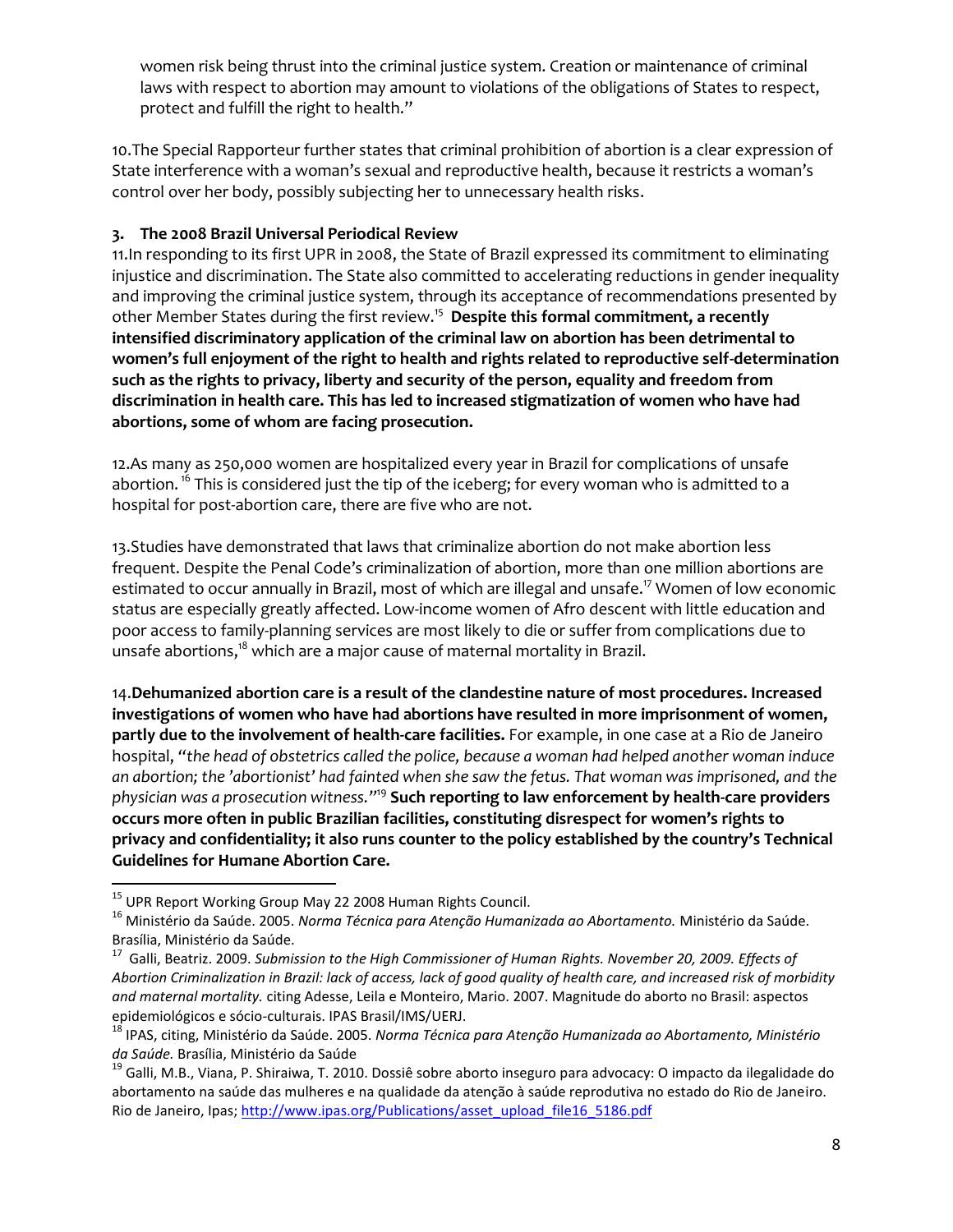15.Moreover, Article 154 of the Penal Code punishes illegal disclosure of professional secrets with detention for up to a year. In addition to providers reporting abortion cases, women who have undergone abortions suffer ill treatment, prejudiced attitudes and moral judgments on the part of their health-care providers.<sup>20</sup>

### *4. Discriminatory enforcement of the abortion law*

16.The Penal Code, which has been in force since 1940, mandates one to three years of imprisonment for women who obtain abortions, although Article 2 of CEDAW states that countries must derogate the penal provisions which entail discrimination and criminalization of women. On the contrary, as already stated above, legal institutions are investigating and prosecuting women and have convicted health-care providers who worked in raided clinics as they were surmised to have performed abortions.

17.In the most publicized case, on 13 April 2007, police in the central-western Brazilian state of Mato Grosso do Sul raided a family-planning clinic and confiscated the medical records of nearly 10,000 women. Ultimately, a total of 2,092 records remained under criminal investigation and according to the Police Chief, 1800-2000 women were to be called to the police station.

18.The police investigation in Mato Grosso do Sul following the clinic raid was marked by procedural irregularities that violated both Brazilian law and international human rights standards. Abortion prosecutions in Brazil generally require physical or material evidence. Testimonial evidence, such as women's "confessions" obtained from the police after seizure of their medical records or any other questionable evidence should not be considered valid or sufficient for further prosecution. The police failed to observe procedural safeguards to protect the privacy of the medical files. The records were seized from the clinic without a proper judicial warrant.

19.Furthermore, Brazilian law establishes a specific procedure for investigating patients' medical records, requiring judicial authorities to appoint an expert to handle medical files to preserve their secrecy. Ignoring that procedure, the police used the unlawfully seized medical records to criminally investigate thousands of women suspected of obtaining illegal abortions. Based on positive pregnancy tests and medical consent forms found in the files, women were called into the police station and subjected to interrogations – at first without being informed of their right to counsel or their right to remain silent. The judicial actors further violated the women's privacy when they published on a court website the names, addresses and nature of charges against women under investigation.

20.National and international organizations denounced these human rights violations in an effort to halt the investigations and prosecutions of women and health-care providers.<sup>21</sup> In this regard, Human Rights Watch stated that:

"Safeguarding these and other human rights is the way to ensure that women get access to the healthcare services they need to enjoy the highest possible standard of health and

 $\overline{\phantom{a}}$ 

<sup>&</sup>lt;sup>20</sup> Soares Gilberta S., Galli, Maria Beatriz and de A.L. Viana, Ana Paula. 2011. Advocacy for access to safe legal abortion: Similarities in the impact of abortion's illegality on women's health and health care in Pernambuco, Bahia, Paraíba, Mato Grosso do Sul e Rio de Janeiro, Ipas;

http://www.ipas.org/Publications/Advocacy for access to safe legal abortion.aspx

<sup>&</sup>lt;sup>21</sup> Ipas Brasil. 2008. Processos Judiciais envolvendo abortamento: Negação dos direitos reprodutivos das mulheres em Mato Grosso do Sul[; http://www.aads.org.br/arquivos/RelatorioMS\\_FINAL.pdf](http://www.aads.org.br/arquivos/RelatorioMS_FINAL.pdf)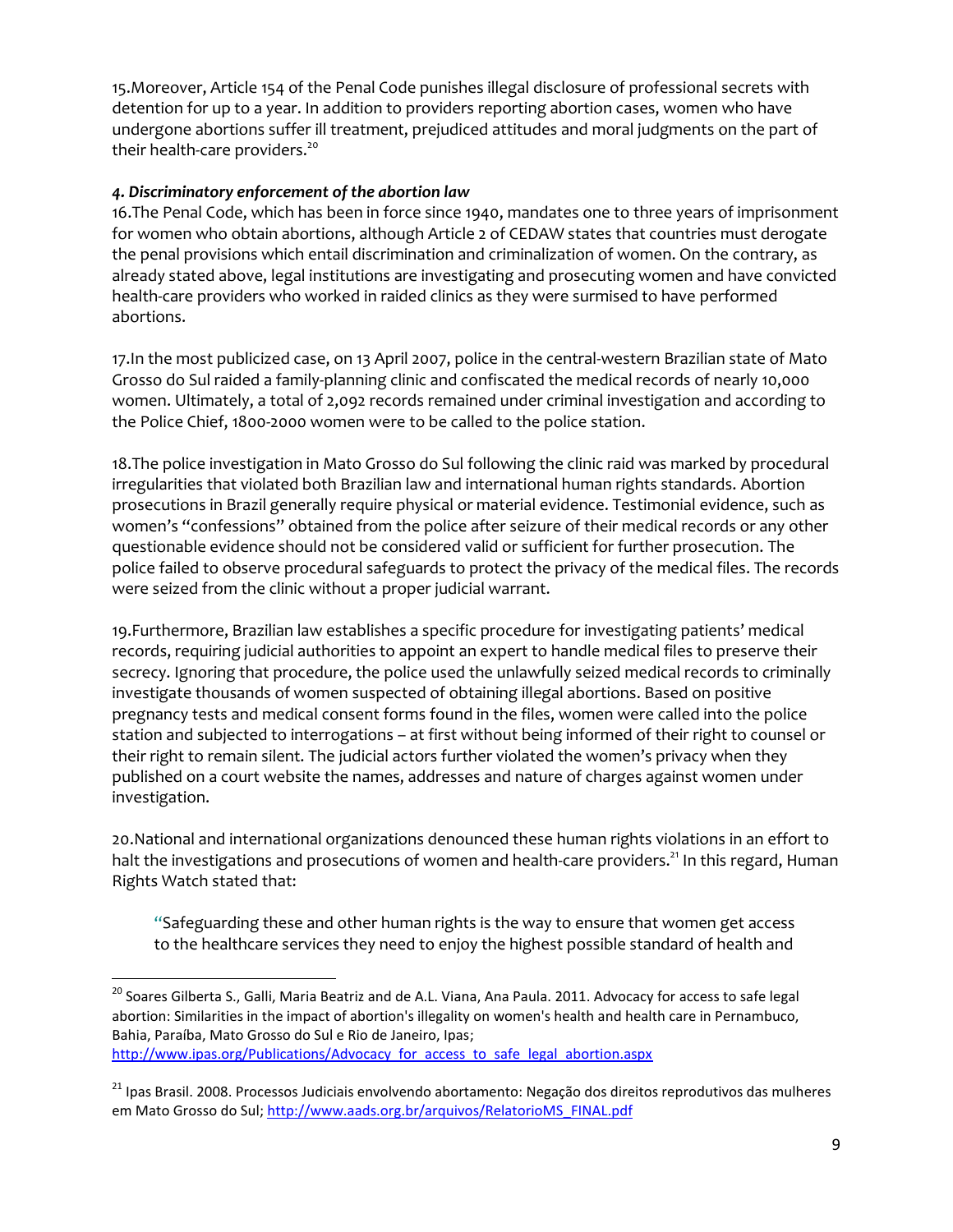well-being. Seizing medical records illegally, intimidating patients, and threatening women with punishment for having sought medical services is not only a violation of the basic human rights of those women of Mato Grosso do Sul, but an affront to the basic dignity and humanity of women everywhere."<sup>22</sup>

21.To date, despite advocacy by the Brazilian feminist movement, the Brazilian Bar Association, Federal Medical Council, and Human Rights and Minorities Commission in Congress have taken no action to protect women's human rights in *Mato Grosso do Sul.* A collective constitutional remedy (*Habeas Corpus*) aiming to extinguish all women's prosecutions based on human rights, national and international norms has been pending a decision at the Superior Court of Justice since 2009.

22.In April 2010, a Tribunal issued judgments and penalties for four health-care providers who worked at the family-planning clinic in Mato Grosso do Sul. On 27 September 2010, the Justice Tribunal agreed to hear an appeal requesting a reduction of the penalties imposed on the four health-care providers who had been sentenced (one psychologist and three nursing auxiliaries).

23.Also in April 2010, the police started an investigation of clandestine clinics in Fortaleza, in the state of Ceará. The judge issued six judicial authorizations for the police to confiscate equipment and documents from two clinics and a doctor's home. Thus far, the investigators have confiscated medical records dating back to 1995 as well as surgical equipment. One person has been arrested.

24.**Since the case in Mato Grosso do Sul, we have observed an increase in police raids on clinics, investigations, arrests and criminal prosecutions, even though national research has highlighted the magnitude of clandestine abortions and State authorities have repeatedly expressed their opinion that abortion should be treated as a public health issue in Brazil.**

25.Since 2008, in Manaus state, eleven women have been prosecuted after a clinic raid and confiscation of medical records by police officers. They have been accused in the same legal proceedings of the health provider who performed the abortion. He was arrested and then release.<sup>23</sup>

26.**These events represent a step backwards, a backlash against gains in reproductive rights and a threat to women's human rights in Brazil. The raids demonstrate a pattern of human rights violations and denial of women's right to self-determination, contravening principles and norms established in both the Brazilian Constitution and international human rights conventions ratified** 

l

<sup>22</sup> Human Rights Watch. 18 June 2008. *Media Advisory, Brazil: Abortion is a Human Rights Issue. [http://www.aads.org.br/arquivos/RelatorioMS\\_FINAL.pdf.](http://www.aads.org.br/arquivos/RelatorioMS_FINAL.pdf)*

<sup>23</sup> See *Without evidence Judiciary prosecutes eleven women for abortion.* <http://www.pco.org.br/con33936>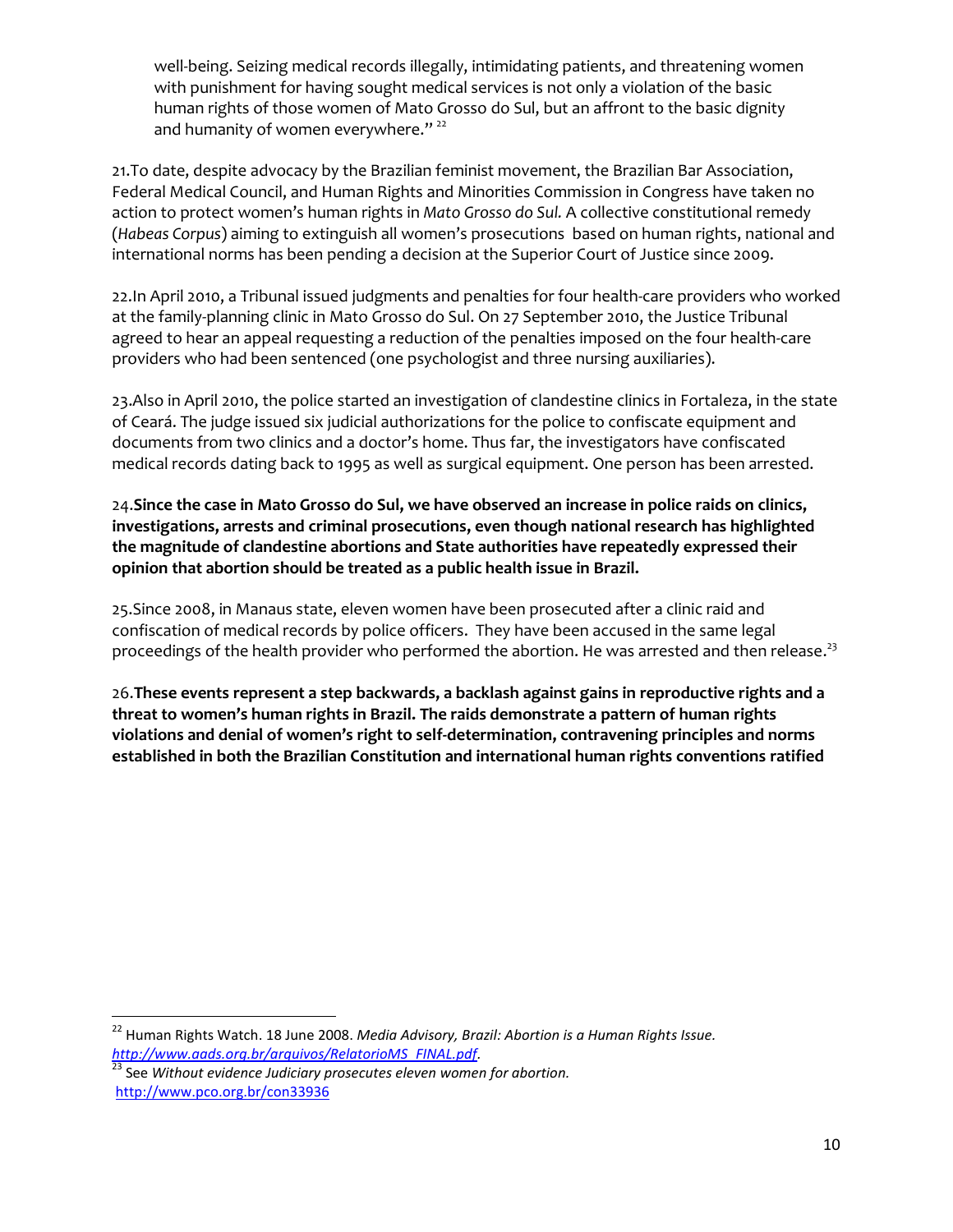**by the State of Brazil. <sup>24</sup> Such policies are of significant concern as they can increase women's vulnerability to abuse, violence, health risks and disempowerment.<sup>25</sup>**

### **Recommendations**

**27.**Criminalization of women's access to all sexual and reproductive health services raises significant public health and human rights concerns. **We therefore recommend to the member states to request the State of Brazil to strengthen its efforts to address the high prevalence of unsafe abortion and related morbidity and mortality in the country, to improve women's access to safe abortion care, and to take measures to protect women's human rights to health and reproductive self-determination by providing access to information and services instead of increasing investigations and prosecutions of women's and providers for abortion.** 

28.Brazil now has an opportunity to comply with its international human rights obligations by removing the criminalization of abortion from the Penal Code. A Commission on the Penal Code was recently established by the President of the National Senate. This group of legal experts has been charged with reviewing the Code, particularly with regard to controversial issues, in order to adjust the norms dating back to 1940 so that the Code will comply with the constitutional principles and norms that were established in 1988 to meet the demands of a modern society. **We recommend to member states to request to the Brazilian state to address gender equality and discrimination and take the opportunity of the Penal Code revision process to amend is abortion law.**

29.In order to follow the recommendations of the Treaty Monitoring Bodies and the UN Special Rapporteur on the right to health, **we recommend to the member states to request to enact legislation protecting gender equality and women's rights to privacy and confidentiality during police investigations of clandestine abortion clinics, guaranteeing human rights principles of presumption of innocence, due process of law, and proper legal defense, especially for vulnerable groups of women.**

30.**We also recommend that the Member States of the Human Rights Council reiterate and strengthen the recommendations of the CEDAW and CESCR Committees regarding reform of the current abortion law to protect women's human rights related to reproductive self-determination.** 

We appreciate the opportunity to present this information to the Human Rights Council in the process of the Universal Periodic Review. We remain at your disposal for further information as needed.

 $\overline{\phantom{a}}$ 

- State Public Ministry asks the prison of the doctor that performs abortions in Manaus;
- [http://acritica.uol.com.br/manaus/MPE-medico-realiza-aborto-Manaus\\_0\\_584941550.html](http://acritica.uol.com.br/manaus/MPE-medico-realiza-aborto-Manaus_0_584941550.html)

<sup>&</sup>lt;sup>24</sup> Providers' arrest in Rio de Janeiro clinic in Vila Isabel;

[http://oglobo.globo.com/rio/agentes-da-inteligencia-da-secretaria-prendem-dois-medicos-em-clinica-de-aborto](http://oglobo.globo.com/rio/agentes-da-inteligencia-da-secretaria-prendem-dois-medicos-em-clinica-de-aborto-em-vila-isabel-2760889)[em-vila-isabel-2760889](http://oglobo.globo.com/rio/agentes-da-inteligencia-da-secretaria-prendem-dois-medicos-em-clinica-de-aborto-em-vila-isabel-2760889)

Woman is arrested in Nova Andradina for abortion: Nova Andradina officers arrested, last Thursday, G. C. A.S. (19 y-old), on the act, for practicing an abortion;

<http://www.acritica.net/index.php?conteudo=Noticias&id=28664>

<sup>25</sup> UNDP, 2010. *Effects of Laws Criminalizing Women's Sexuality*.

[http://content.undp.org/go/newsroom/2010/march/outlawing-women--effects-of-laws-criminalizing-womens](http://content.undp.org/go/newsroom/2010/march/outlawing-women--effects-of-laws-criminalizing-womens-sexuality.en)[sexuality.en](http://content.undp.org/go/newsroom/2010/march/outlawing-women--effects-of-laws-criminalizing-womens-sexuality.en)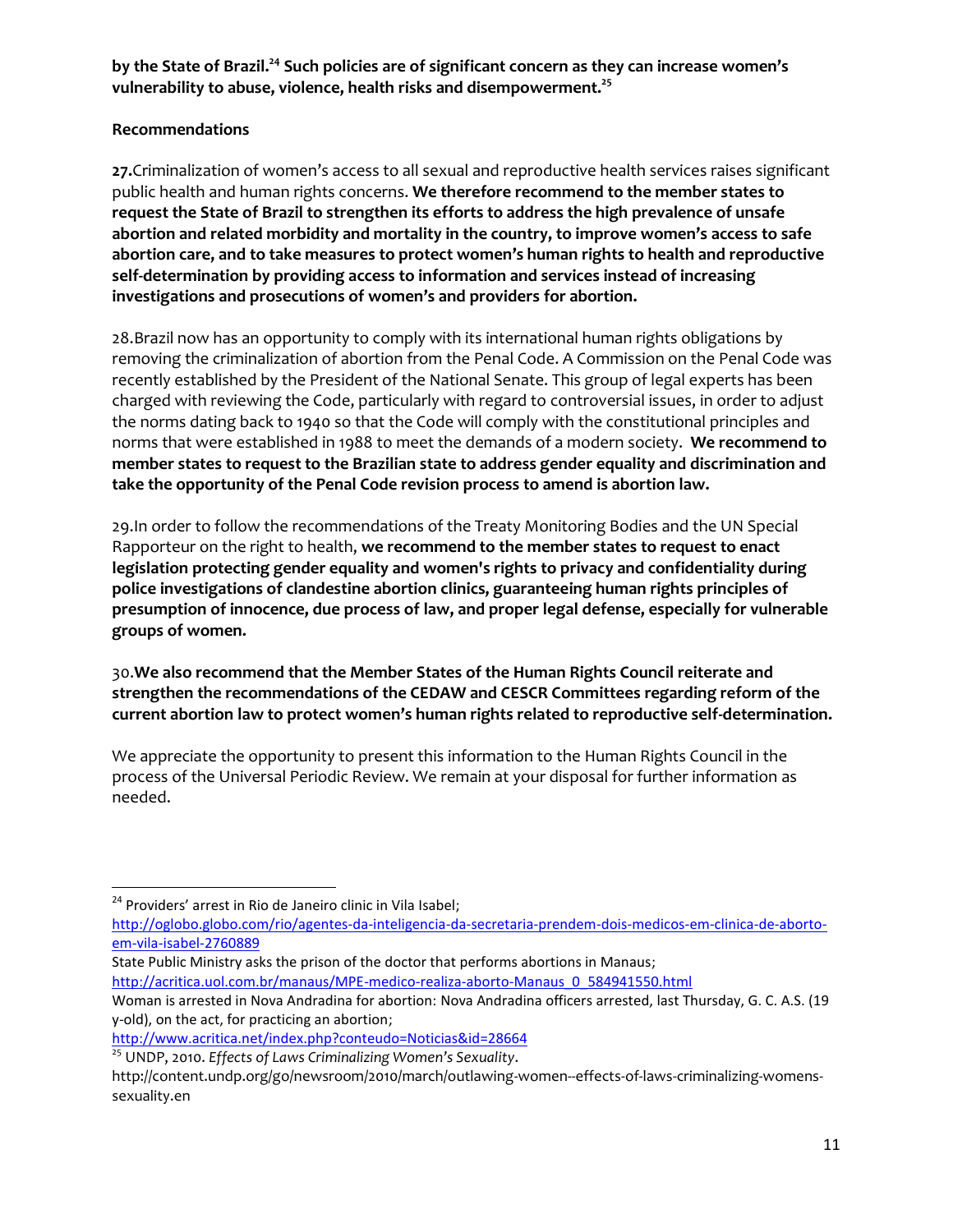Beaty Fall.

Beatriz Galli LAC Policy Associate Ipas Tel: (55 21) 8723-8223 e-mail: [gallib@ipas.org](mailto:gallib@ipas.org) web: [www.ipas.org](http://www.ipas.org/)

Sonia Correa ABIA/Sexuality Policy Watch Av. Presidente Vargas, 446 - 13º andar CEP 20071-907 Centro, Rio de Janeiro, RJ, Brasil Tel.: (55 21)2223-1040 Fax: (55 21)2253-8495 E-mail[: abia@abiaids.org.br](mailto:abia@abiaids.org.br) Web: [http://www.abiaids.org.br](http://www.abiaids.org.br/)

Carmen Hein de Campos Comite Latino Americano pela Defesa dos Direitos da Mulher - CLADEM/Brasil E-mail: [charmcampos@yahoo.com.br](mailto:charmcampos@yahoo.com.br)

> Telia Negrão Rede Feminista de Saúde Direitos Sexuais e Reprodutivos e-mail: [teliabr@gmail.com](mailto:teliabr@gmail.com)

Maria José Araújo IMAIS - Instituto Mulher e Atenção Integral a Saúde E-mail[: mazesalvador@gmail.com](mailto:mazesalvador@gmail.com)

Ana Paula de Andrade Lima Viana Grupo Curumim – Gestação e Parto R. Pe. Capistrano, 119 – B.Campo Grande – Recife – Pernambuco – Brasil CEP 52 031 100 – Fones: 55 81 34272023 / 55 81 3427 9100 E-mail: [paulaviana@grupocurumim.org.br](mailto:paulaviana@grupocurumim.org.br) [www.grupocurumim.org.br](http://www.grupocurumim.org.br/)

> Margareth Arilha Comissão de Cidadania e Reprodução – CCR E-mail: [arilha@hotmail.com](mailto:arilha@hotmail.com) [www.ccr.org.br](http://www.ccr.org.br/)

> > Lucia Nader Conectas Direitos Humanos E-mail: [lucia.nader@conectas.org](mailto:lucia.nader@conectas.org)